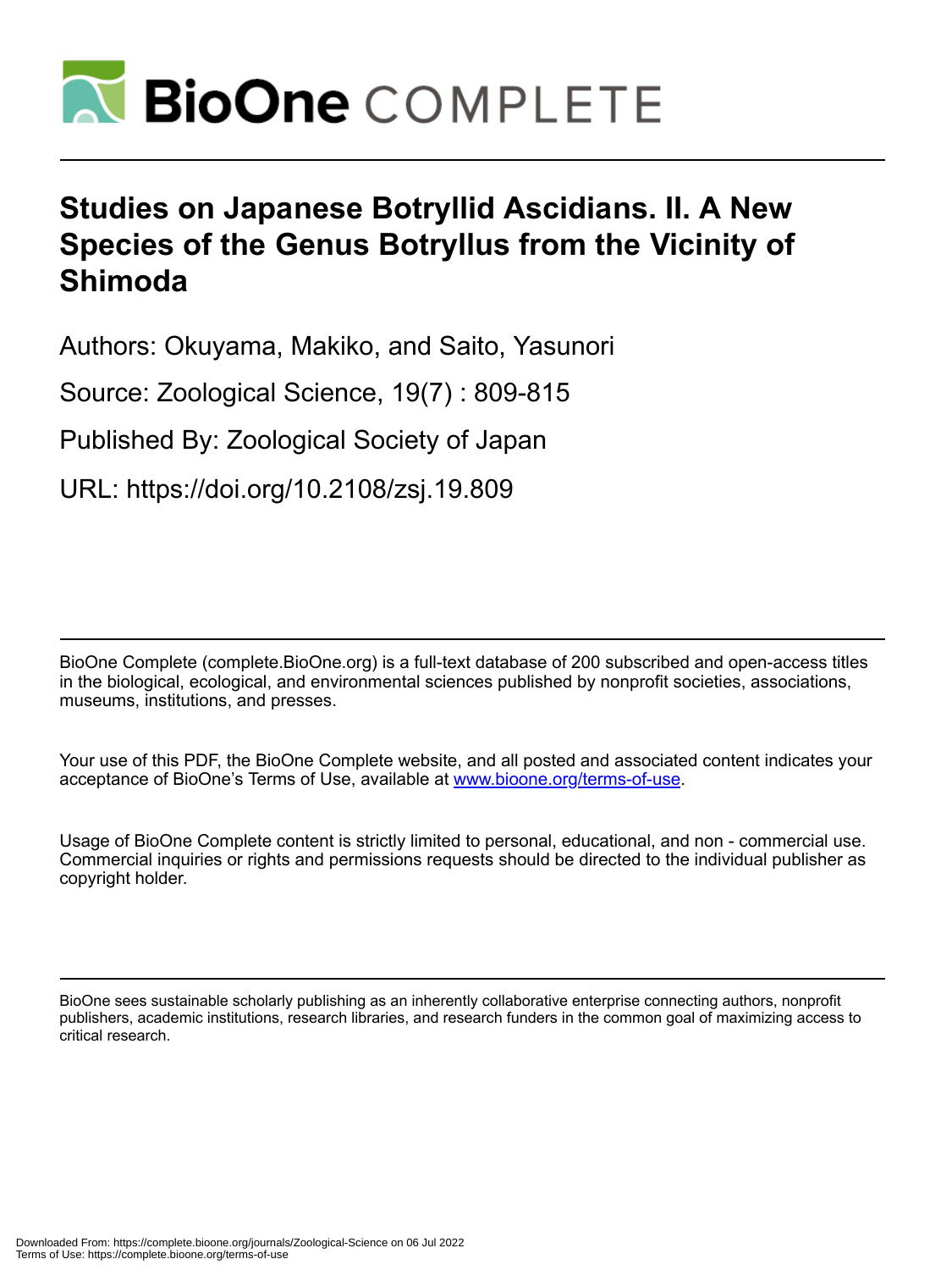# **Studies on Japanese Botryllid Ascidians. II. A New Species of the Genus** *Botryllus* **from the Vicinity of Shimoda**

Makiko Okuyama\*† and Yasunori Saito

*Shimoda Marine Research Center, University of Tsukuba, Shimoda, Shizuoka 415-0025, Japan*

**ABSTRACT**—Morphology and life history of a new species of the genus *Botryllus* belonging to the family Botryllidae were described in detail. This ascidian was collected from the stony shore in the vicinity of Shimoda (Shizuoka prefecture, Japan). The arrangement of ovary and testis in this ascidian was the same as that in other species of the genus *Botryllus*, while the embryo developed in a brood pouch formed from the invagination of peribranchial epithelium, as in the other genus *Botrylloides*. The processes and features of the allorecognition reaction of this ascidian were observed. The reaction showed the same processes as that in the species of the genus *Botrylloides*. Therefore, this ascidian has both features of the two genera of the family Botryllidae, which strongly suggests the necessity of reconsidering on the classificatory criteria of botryllid ascidians.

**Key words**: compound ascidian, botryllid, *Botryllus*, new species

### **INTRODUCTION**

Botryllids are relatively common compound ascidians at stony or rocky shores in Japan. Van Name (1945) defined the differences between two genera of the botryllids, *Botryllus* and *Botrylloides*, in terms of the features of sexual reproduction. According to the definition, the ovaries of mature zooids in the genus *Botryllus* are situated anterior to the testes, and zooids do not have any brood pouch. In the genus *Botrylloides*, the ovaries of mature zooids are situated posterior to the testes, and zooids have the brood pouches. Many species of botryllids live at the coast near Shimoda Marine Research Center (SMRC), University of Tsukuba; seven species of botryllids have been reported at this location (Saito *et al*., 1981a, b; Saito and Watanabe, 1985; Okuyama and Saito, 2001a). In SMRC, a great deal of research on botryllids has been performed over many years, mainly to study their allorecognition reaction known as "colony specificity" (Oka and Watanabe, 1957). However, some botryllid ascidians remain undescribed.

As stated above, botryllid ascidians exhibit colony specificity, which is an allorecognition reaction observed in many colonial forms of animals. When a colony comes into contact with another colony of the same species at their growing

 $\overline{\phantom{1}}$  Corresponding author: Tel.  $+81-739-42-3515$ ; FAX. +81-739-42-4520.

E-mail: okuyama@seto.kyoto-u.ac.jp

edges, the two colonies either fuse (fusion), or do not fuse (rejection). The processes and features of allorecognition reactions have been studied in eight botryllid ascidians, *Botryllus scalaris* (Saito and Watanabe, 1982; Shirae *et al*., 1999), *Botryllus primigenus* (Tanaka and Watanabe, 1973), *Botryllus schlosseri* (Boyd *et al*., 1990), *Botryllus delicatus* (Okuyama and Saito, 2001a), *Botrylloides simodensis* (Hirose *et al*., 1997), *Botrylloides fuscus* (Hirose *et al*., 1997), *Botrylloides leachi* (Zaniolo and Ballarin, 2001) and *Botrylloides violaceus* (Hirose *et al*., 1988). The processes of fusion are the same in all botryllids examined thus far, but there are some differences in the processes of allorejection among botryllids. Therefore, variations in the allorejection process might be a good feature for the classification of botryllids (Boyd *et al*., 1990).

In the present study, we observed the morphology and life history of an undescribed ascidian found at Noroshi Point near SMRC. We also examined the process of allorejection in colony specificity of this ascidian. Based on the observations of its morphology and life history, it has become clear that this ascidian is a unique species with features of both genera, *Botryllus* and *Botrylloides*, that is, although the ovary is positioned anterior to the testis, this ascidian has a brooding organ like the brood pouch. No ascidian having such features has ever been found until now. In a previous study, we pointed out that the definition of the two genera of the family Botryllidae should be revised (Okuyama and Saito, 2001b), because there were some species that were not consistent with the definition. The find-

<sup>†</sup> Present address: Seto Marine Biological Laboratory, Kyoto University, 459 Shirahama, Wakayama 649-2211, Japan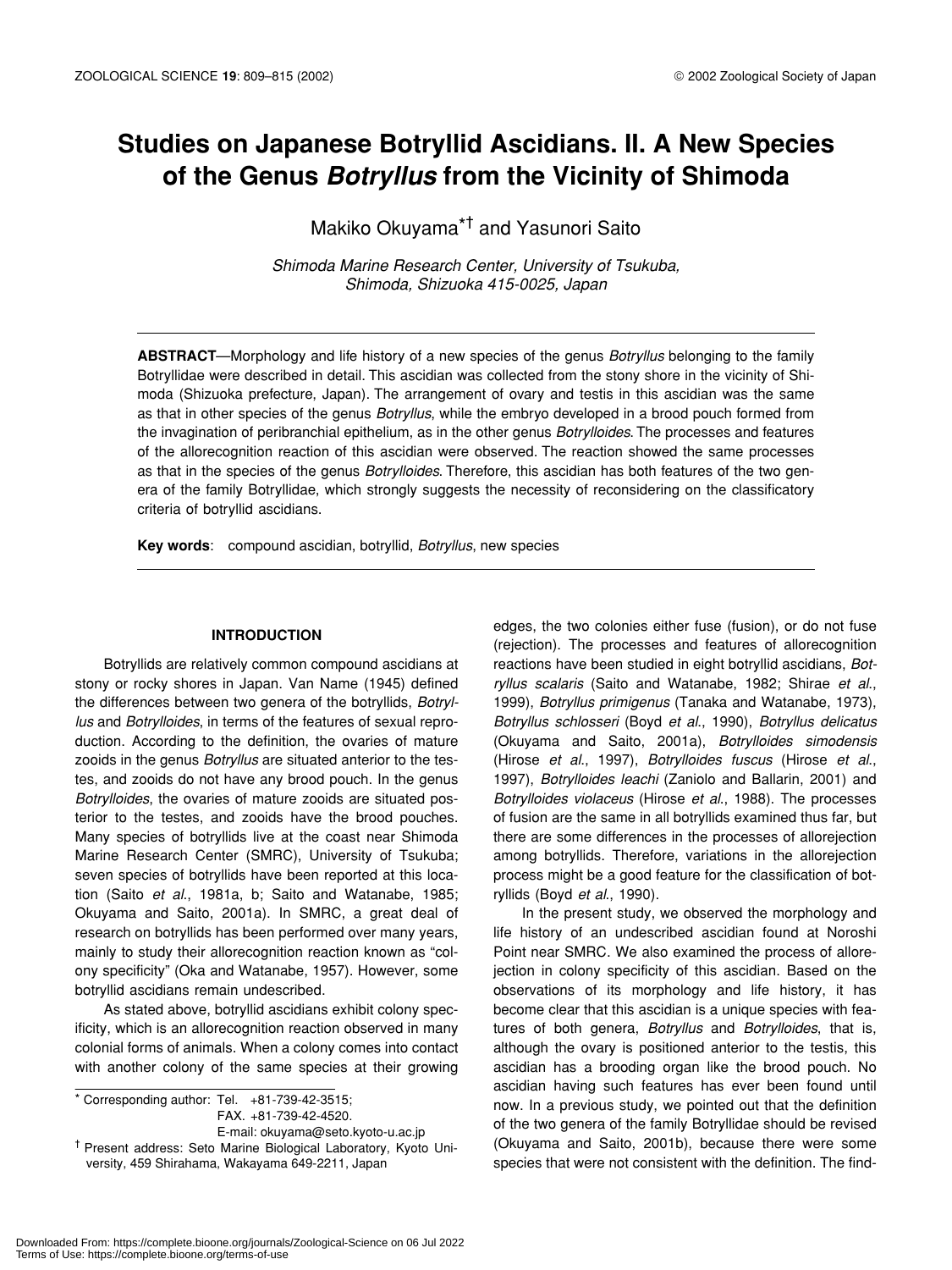ing of this ascidian supports this idea strongly.

#### **MATERIALS AND METHODS**

#### **Animals**

For the observations on morphology and life history, several colonies of this ascidian were collected in the tide pool at a depth of around 1 meter at Noroshi Point in Shimoda (Shizuoka prefecture, Japan). Collected colonies were fastened to glass slides with cotton thread and cultured in a box immersed in Nabeta Bay near SMRC (13–26°C). To keep the colonies clean, dirt, hydrozoans and bryozoans on the colony surface were removed every week, and their morphology was observed under a binocular stereomicroscope.

#### **Observations on morphology**

Living and fixed specimens of whole colonies, larvae, and oozooids were observed under a binocular stereomicroscope. For fixation, living colonies, larvae, and oozooids were immersed in  $0.32$  M MgCl<sub>2</sub> for about 15 min to anesthetize them, and then were transferred to 10% formalin in filtered seawater.

Sexually mature colonies were cut and fixed in Bouin's solution, which was made in filtered seawater, for histological study. The fixed materials were dehydrated and embedded in paraplast (Oxford Labware, USA). They were sectioned at 7 µm and stained with Delafield's hematoxylin and eosin G.

#### **Colony specificity**

Colony specificity was examined by means of the cut colony assay (Oka and Watanabe, 1957). A small piece was dissected from each of two colonies, and then the two colony pieces were placed in juxtaposition on a glass slide to allow them to contact each other at their growing edges. After incubation for 30–40 min in a moisture chamber, the slide was transferred to a laboratory tank filled with continuous running seawater (about 24.5°C). Observations of the colony specificity reactions were made every 2 hr using a binocular stereomicroscope. The timing and details of tunic fusion, fusion or deterioration of ampullae (terminus of the common vascular system at the periphery of the colony), and blood cell behavior were recorded as the two colonies underwent fusion or rejection.

The holotype and paratypes are deposited at the University of Tsukuba (TKB).

#### **DESCRIPTION**

#### *Botryllus promiscuus* **Okuyama and Saito n. sp.**

*Type series*: HOLOTYPE: a colony (TKB-anim. 2355); 2.0 by 3.5 centimeters; Y. Saito; 20 Sep. 1982. PARATYPES: colonies (TKB-anim.2356); M. Okuyama; 20 Oct. 2000, larvae (TKB-anim.2357); Y. Saito; 19 Aug. 1982, and oozooids (TKB-anim.2358); M. Okuyama; 4 Nov. 2000.

*Type locality*: Shimoda, Japan.

#### *Diagnosis*

Colonies of this ascidian are found only in the tidepool at Noroshi Point near SMRC. They encrust the surfaces of rocks at a depth of around 1meter. They often compete with colonies of *Botrylloides lentus* in that habitat. Colony size varies from a disc of a few millimeters in diameter to about 10 cm across. Colony thickness is usually 1.5–2.0 mm. The colony surface is generally flat and free of foreign matter. The gelatinous tunic is soft, transparent, and colorless. The color of live colonies is basically pink. In addition, orange and white pigment cells (a type of blood cells) are sometimes deposited around the branchial siphon and on the atrial languet of respective zooids. A colony is composed of many zooids, called blastozooids, which are arranged in ladder systems with several common cloacal apertures in the common tunic. They are always connected with one another by common vascular system. The periphery of the colony is fringed with sausage-shaped vascular ampullae about 800 µm in length and 200 µm in width.

Zooids (Fig. 1a) are 1.5–2.0 mm in length and situated more or less obliquely. There are four large and four small branchial tentacles on each zooid that alternate regularly. The ciliated groove forms a small round opening. There are 12–13 rows of stigmata on each side. Around the middle of the branchial sac, stigmata are arranged between the three inner longitudinal bars as follows: dorsal 6. 2–3. 2–3. 4 endostyle. The anterior edge of the intestinal loop attains anteriorly the level of the eleventh transverse vessel, and the anus opens at the level of the ninth transverse vessel. Many blood cells are deposited along each side of the endostyle in the range from the second to the tenth or eleventh stigmatal row. Most of the stomach is exposed posterior to the rear end of the branchial sac. The stomach is pink in fresh specimens and has eight or nine longitudinal plications and a large pyloric caecum.

Asexual reproduction occurs throughout the year. Usually, a single bud is produced on each side of a zooid. The cycle of the alternation of generations (known as takeover; Watanabe, 1953) is about one week. Sexual reproduction can be observed from July to December (16–25°C), with a peak in August. The testis is situated along the anterior edge of the circum-intestinal gland area on the left side and at the level of the tenth row of stigmata on the right side, and posterior to the ovary. It consists of several (5–8) lobes forming a rosette. Eggs mature in the ovary of a bud and reach a maximum size of 230–250 um just before ovulation. A single egg matures on each side of the body of the new blastozooid, and is ovulated when the blastozooid opens its branchial and atrial siphons. The release of sperm occurs about two days after ovulation in the same zooids. When the egg matures sufficiently, the peribranchial epithelium in front of the ovary thickens. The thickening part then begins to invaginate into the mesenchymal space. This invagination grows large gradually, and an enclosed space is formed in front of the ovary (Fig. 2a, c, d). The mature egg is ovulated into this space, and fertilization occurs there (Fig. 2b, e). Therefore, the invagination that was formed from the peribranchial epithelium functions as a brooding organ in this ascidian. Ovulation takes place synchronously in all zooids of a colony. Usually, only a single embryo develops in the brooding organ. The fertilized egg develops into a tadpole larva for about one week and the larva swims out of the parent colony before degeneration of the parent zooid. Larvae usually swim out from their parent colony between 9 a.m. and noon. The larvae (Fig. 1b) are about 1.5–1.8 mm in total length and light yellow in color when alive. The trunk is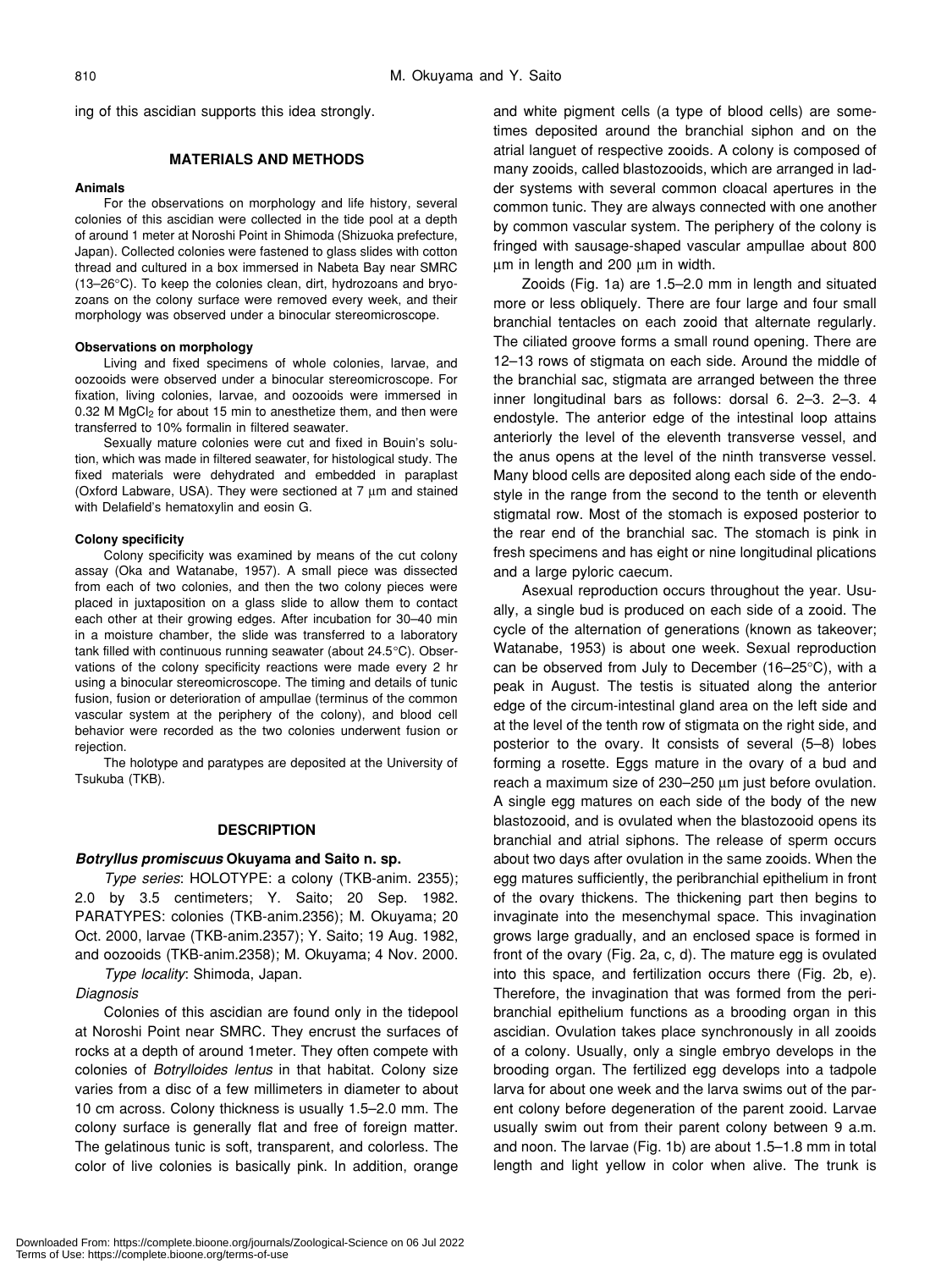

**Fig. 1.** *Botryllus promiscuus* n. sp. (a) A zooid, from the left side. Holotype (TKB-anim.1005). (b) A larva, from the left side. Paratype (TKBanim.1007). (c) An oozooid, 2 hours after larval attachment. Tail absorption is in progress. (d) The same, 8 hr after larval attachment. Tail absorption is almost completed. (e) The same, 2 days after larval attachment. Both branchial and atrial siphons open, and the first bud (arrow) appears on the right side of the body. Paratype (TKB-anim.1008). am, ampulla; ap, adhesive papillae; en, endostyle; ov, ovary; pc, pyloric caecum, ph, photolith, st, stomach; te, testis.

Downloaded From: https://complete.bioone.org/journals/Zoological-Science on 06 Jul 2022 Terms of Use: https://complete.bioone.org/terms-of-use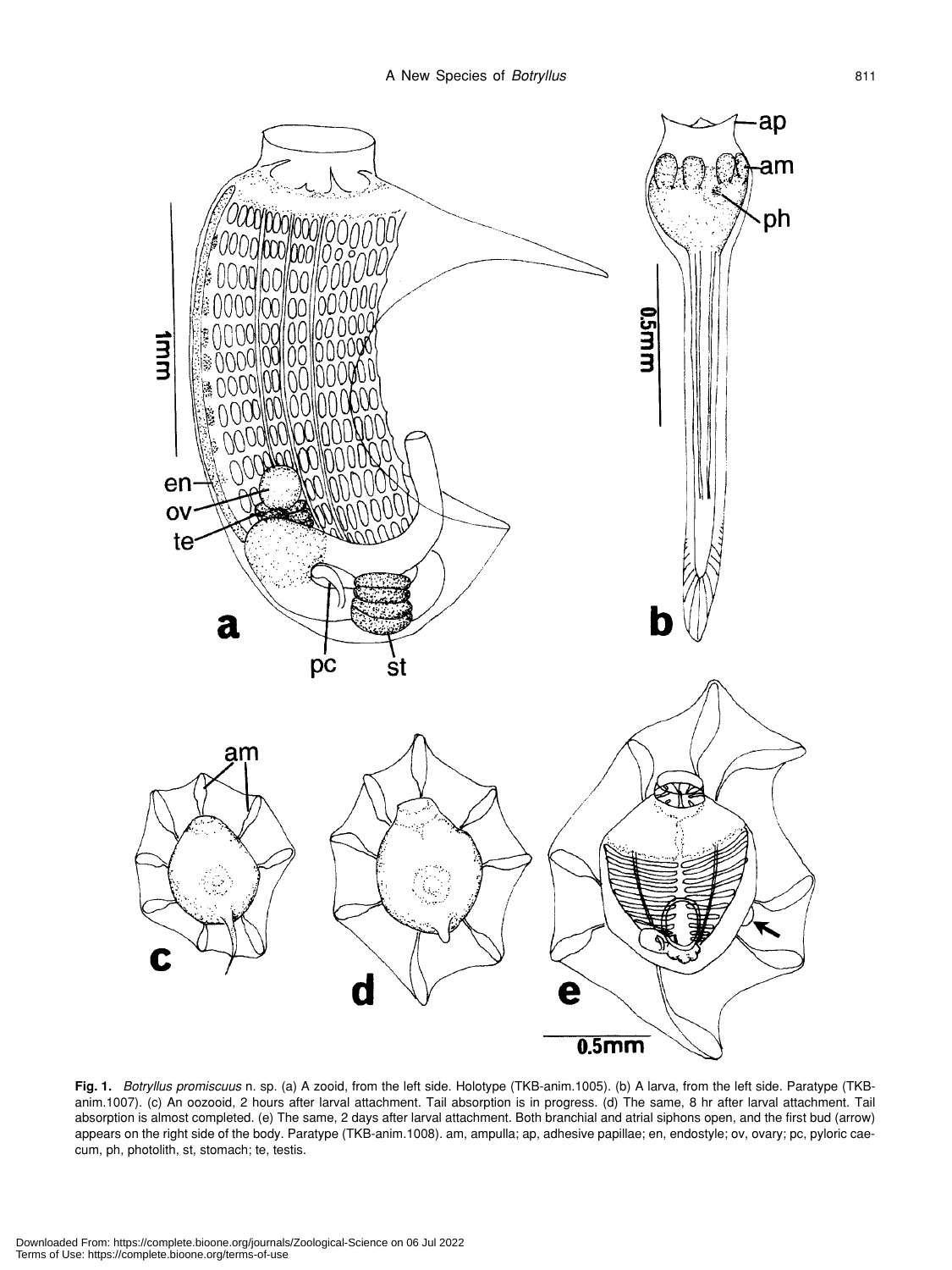

**Fig. 2.** The brooding organ in *Botryllus promiscuus* n. sp. (a) The brooding organ being formed by the invagination of the peribranchial epithelium (pe) (arrow). (b) An embryo (em) developing in the brooding organ. (c)-(e) Scheme showing the process of formation of the brooding organ. (c) A part of the peribranchial epithelium becoming thick. (d) The brooding organ almost completed. (e) An embryo developing in the brood pouch. bs, branchial sac; eg, egg; ep, epidermis; te, testis. Scale bars are 100 µm.

about 400 µm, oval in outline, and has a single photolith, as is typical of botryllids. Three adhesive papillae are arranged in a triangle on the anterior end of the trunk and eight ampullae form a circular ampullar band surrounding the anterior half of the trunk. One or two hours after liberation, the larvae attach to suitable substrata using their adhesive papillae. Each larva extends its eight ampullae to complete the attachment and begins its metamorphosis into a primary zooid (oozooid; Fig. 1c–d). The larva becomes a functional oozooid by opening its siphons and beginning to feed about two days after the attachment. An oozooid (Fig. 1e) is about 900 µm long and 750 µm wide and has 9–10 long transverse stigmata (protostigmata) on both sides of the branchial sac. There is one inner longitudinal blood vessel on each side of the branchial sac. The branchial tentacles of an oozooid consist of four large and four small and are regularly alternating. The stomach has five longitudinal plications and a long pyloric caecum. The anus opens at the level of the ninth or tenth protostigma. About two days after attachment, the first pallial bud is formed on the right side of the body of the oozooid.

#### *Colony Specificity in This New Botryllid*

When two colonies were brought into contact with each other at their growing edges, their blood vessels fused with each other such that a single colony was formed, or they rejected each other. The processes of the allorecognition reaction of this new botryllid are illustrated schematically in Fig. 3.

In the case of fusion, the process was the same as that

observed in other botryllids. The tunic surfaces of the two compatible colonies contacted each other (Stage 1). Two to four hours after the contact, the cuticle layers of both tunic surfaces began to dissolve, and tunic fusion was established between these two colonies (Stage 2). The ampullae, which are the termini of the vascular systems of each colony, then extended into the tunic matrix of the facing colony (Stage 3). Twelve to fourteen hours after contact, the tips of these ampullae came into contact with the proximal part of the ampullae of the facing colony (Stage 4). About one day after contact, the ampullae of the two colonies began to fuse at the contact points to form a single vascular system (Stage 5). Subsequently, the number of fused ampullae increased, and those ampullae became thin, like the blood vessels in the center of the colony. Finally, the two colonies became a single unit.

In the case of rejection, the allorejection of this ascidian was similar to that of the species of the genus *Botrylloides*. Two to four hours after contact at the tunic surfaces (Stage 1), the ampullae of both colonies pushed each other, but never penetrated into the tunic of the opposite colony (Stage 2'–3'). Although obvious rejection reactions were rarely found under a binocular stereomicroscope, the occurrence of the rejection reaction was clearly demonstrated in the histological observations. Along the tunic cuticle of the two facing colonies, some parts of the tunic cuticle fused (Fig. 4a), and we occasionally found some blood cells passing through the ampullar epithelium into the tunic. Those infiltrated blood cells aggregated and disintegrated at the fused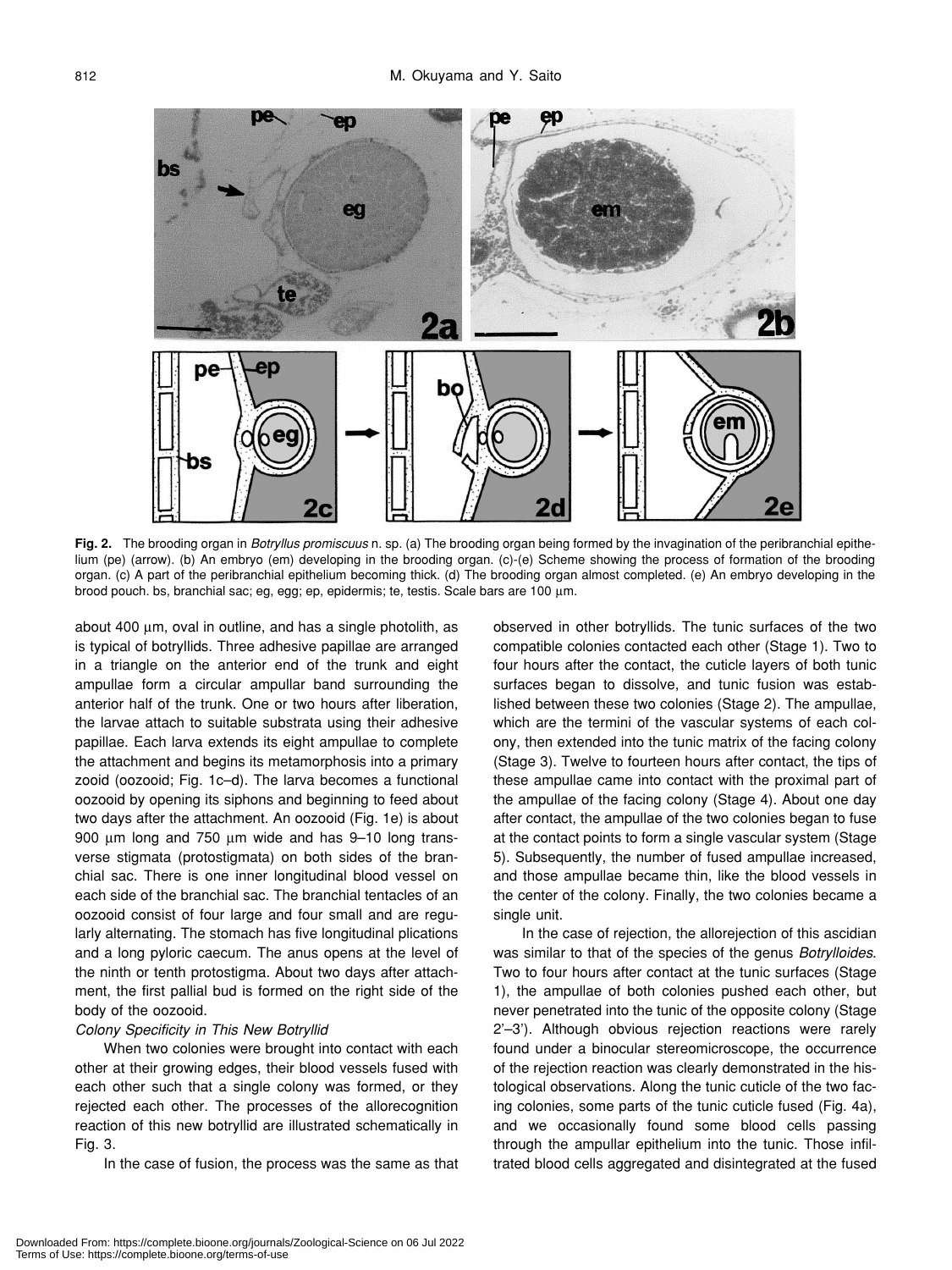

**Fig. 3.** Processes of the allorecognition reaction in *Botryllus promiscuus* n. sp. The process of fusion runs from Stages 1 to 5. The process of nonfusion runs Stages 1 to 3'. The photograph shows Stage 3'. am, ampulla (terminus of vascular system); ts, tunic surface; vs, vascular system.

area (Fig. 4b, c). The formation of the rejection lesion was limited in the subcuticular areas. Most of the infiltrated cells were morula cells that contained eosinophillic materials in their vacuoles.

## *Remarks*

This botryllid ascidian revealed some interesting features; the arrangement of gonads was identical to that of the genus *Botryllus*, but the structure of the brooding organ was the same as the brood pouch of the genus *Botrylloides*. These features of this ascidian are not consistent with either the definition of *Botryllus* or that of *Botrylloides*. There are other botryllid ascidians that also do not coincide with either of these definitions, namely *Botryllus primigenus* (Mukai, 1977), *Botryllus sexiens* and *Botryllus delicatus* (Okuyama and Saito, 2001b). The arrangement of gonads in these three species is identical to that of *Botryllus*, but the appearance of the brooding organ with a developing embryo resembles the brood pouch of *Botrylloides*. However, in the latter two species, the brooding organs were formed with an extended epithelium of the branchial sac to surround the embryo. The brooding organ of the former species, *B. primigenus*, is then formed by the invagination of the peribranchial epithelium and envelops the embryo perfectly (Fig. 5a). The forming process and the appearance of the brooding organ of *B. primigenus* is quite the same as the brood pouch of the *Botrylloides* species (Fig. 5b). In this study, it became clear that the brooding organ of this ascidian is formed by the same process as in *B. primigenus*, and its brooding organ was to all appearances the same as the "brood pouch" of the *Botrylloide*s species.

Although this ascidian and *B. primigenus* have brooding organs with the same structure, their other features are quite different from each other. The zooid of *B. primigenus* has only 4 stigmatal rows, does not have a lobed testis, and performs ovulation and sperm release at the same time. In botryllid ascidians, each bud is connected to the mother zooid by a peduncle, and in most species, the peduncle functions as a connective vessel to the vascular system of the colony after the disintegration of the mother zooid. However, in *B. primigenus*, the peduncle disappears and is replaced by a newly formed connective vessel (Mukai *et al*., 1987). *B. primigenus* can be thought of as an exceptional species of botryllid ascidians because of the features mentioned above.

In this study, we examined the processes of allorecognition in this ascidian. The ascidian showed the same rejection reaction as that of the species belonging to the genus *Botrylloides* (Hirose *et al*., 1988; Hirose *et al*., 1997). The allorejection reaction occurred only at the subcuticular area. The ampullae never penetrated into the tunic of the opposite colony. However, infiltration of the blood cells was induced at the contact area. Therefore, this ascidian might recognize the allogeneic colony at the tunic of the colony. In most species of the genus *Botryllus*, the allorejection reaction occurs after the penetration of the ampullae into the opposite colony (Saito *et al*., 1994). In *B. primigenus*, the sign of the allorejection reaction appears after the penetration of the ampullae into the facing colony. In addition, *B. scalaris* and *B. delicatus* recognize the allogeneic colony after the fusion of the vascular system. *B. schlosseri* can recognize it earlier than the former three species can, since the fusion of the tunic and the penetrating of the ampullae into the facing colony are restricted to the only small areas. However, the allorejection of this ascidian occurs much earlier than in those *Botryllus* species.

It should be concluded that the arrangement of the gonads of this ascidian is the same as that of the genus *Botryllus*, but its brood pouch and allorejection reaction are identical to those of the genus *Botrylloides*. This ascidian has the features of both genera of the family Botryllidae. In an earlier report, we reported a species *B. delicatus* as a member of *Botryllus* (Okuyama and Saito, 2001a) because of the arrangement of its gonads, although it had a brooding organ like the brood pouch of the *Botrylloides* species.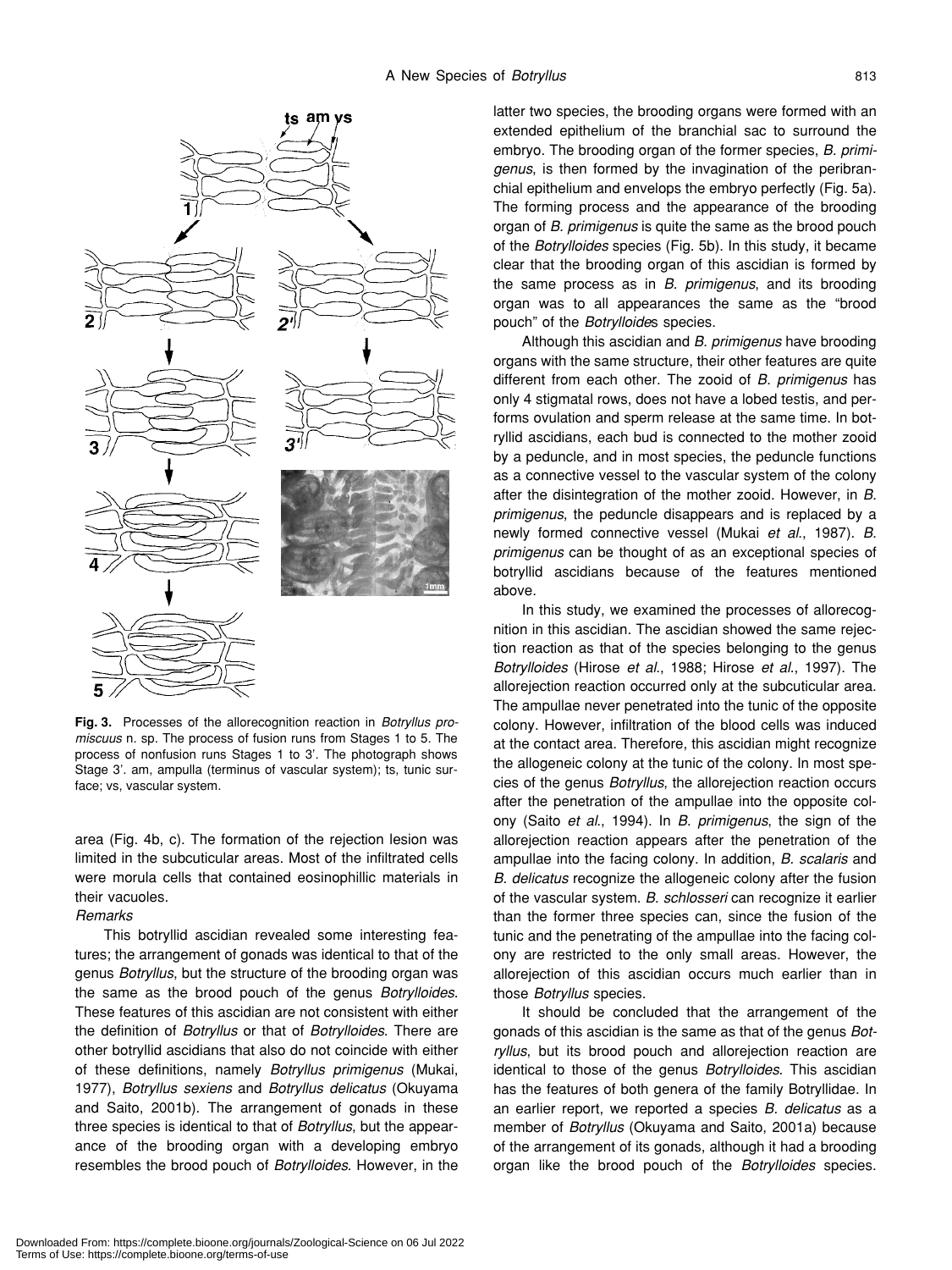

**Fig. 4.** Histological sections of allogeneic rejection. (a) Contact area between the incompatible colonies. Partial fusion of the tunic has occurred (between arrows). (b) Mass of infiltrated cells (arrowheads). Arrows point to the plane of contact. (c) Infiltrated blood cells (arrowheads) in the tunic. Arrows point to the plane of contact. am, ampulla; ts, tunic surface; tu, tunic. Scale bars are 50 µm. **Fig. 5.** Brood pouches incubating embryos of two botryllids. (a) *Botryllus primigenus*. (b) *Botrylloides simodensis*. The structure of the brooding organ of *B. promiscuus* is the same as in these two species. bs, branchial sac; em, embryo; ep, epidermis; pe, peribranchial epithelium; tu, tunic. Scale bars are 100 µm.

Therefore, we classified this new ascidian as a member of *Botryllus* because of its arrangement of gonads and named this new species after the intermingled features of both genera---*Botryllus promiscuus* Okuyama and Saito n. sp. *Etymology*

The specific name, *promiscuus*, is derived from the Latin for intermingling, referring to the presence of the features of the two genera in a species.

#### **DISCUSSION**

The arrangement of the gonads of this new species was identical to that of the genus *Botryllus*, but the structure of the brooding organ was the same as the brood pouch of the genus *Botrylloides*. We classified this species as a member of the genus *Botryllus* because of the arrangement of the gonads. On the basis of the arrangement of the gonads, which was a part of the definition of the botryllid genera as defined by Van Name (1945), botryllids can be classified into only two groups, *Botryllus* and *Botrylloides*, without exception. This is why we classified this new species and previously described another species as the members of the genus *Botryllus* (Okuyama and Saito, 2001a).

However, we do not think that only the arrangement of the gonads reflects the phylogeny of botryllids. We have

proposed that sexual reproduction, the formation of brooding organ, the formation of the vascular network, and the allorejection reaction also reflect the phylogeny, and we are trying to make new classificatory criteria for botryllids on the basis of those features (Saito *et al*., 2001). Based on our study, botryllids would be classified into five groups as follows, according to the existence and origin of the brooding organ and the arrangement of the gonads. A) No brooding organ, and ovaries are positioned anterior to testes (e.g. *B. scalaris*). B) Brooding organs are formed from the branchial sac, and ovaries are positioned anterior to testes (e.g. *B. sexiens* and *B. delicates*). C) Brooding organs are formed from the peribranchial epithelium, and ovaries are positioned anterior to testes (e.g. *B. schlosseri*, and the botryllid studied here). D) Brooding organs are formed from the peribranchial epithelium, and ovaries are positioned anterior to testes. However, zooids have hemispherical testes and only four stigmatal rows, and they make a vascular network in a unique manner, as mentioned above (e.g. *B. primigenus*). E) Brooding organs are formed from the peribranchial epithelium, and ovaries are positioned posterior to testes (e.g. all *Botrylloides* species). Since the embryos are free in the peribranchial cavity (Saito *et al*., 1981) in the species of Group A without any brooding organ, such as *B. scalaris*, this group is considered to be the most primitive of the botryllids.